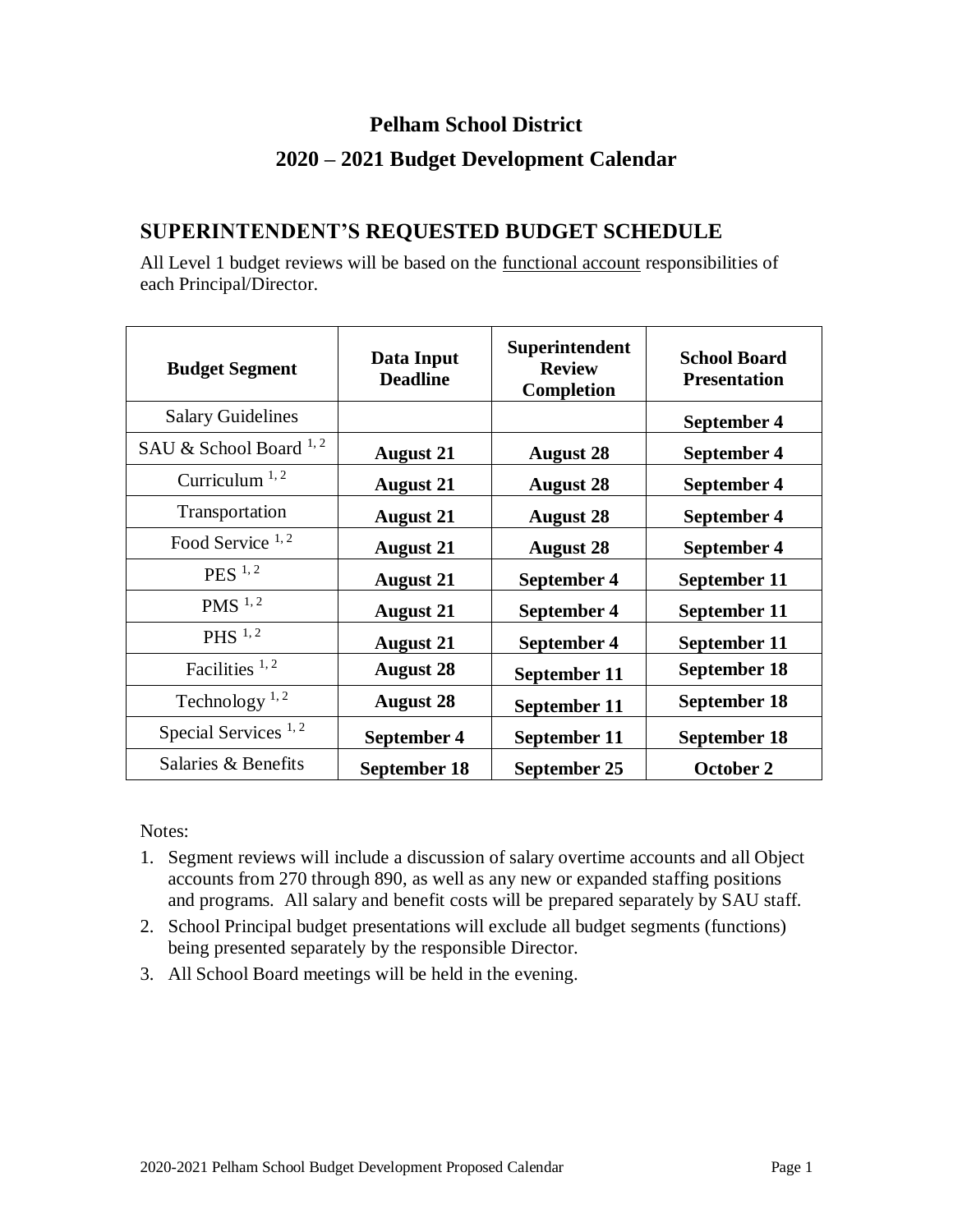# **SCHOOL BOARD'S RECOMMENDED BUDGET SCHEDULE – proposed**

| <b>SAU Preparation Deadlines:</b>                                                      | <b>School Board Schedule:</b>                                                                                                                                      |  |  |
|----------------------------------------------------------------------------------------|--------------------------------------------------------------------------------------------------------------------------------------------------------------------|--|--|
|                                                                                        |                                                                                                                                                                    |  |  |
| <b>Friday, Oct. 4</b> – Deliver Superintendent's<br>final Requested Budget to Board    | <b>Wednesday, Oct. 9</b><br>Presentation of Superintendent's final<br><b>Requested Budget</b><br>Warrant Article discussion                                        |  |  |
| Friday, Oct. $11$ – Distribution of first<br>draft default budget calculation to Board | <b>Wednesday, Oct. 16</b><br>Review and Vote of the final School<br><b>Board Recommended Budget</b><br>Warrant Article discussion<br>Default budget initial review |  |  |
| <b>Friday, Oct. 18</b> – Deliver Budget Book to<br><b>Budget Committee.</b>            |                                                                                                                                                                    |  |  |
| (Executive Summary due Oct. $24th$ )                                                   |                                                                                                                                                                    |  |  |
| Saturday, Oct. 19th 9:00a - 12:00p School Site Walk (start PHS) with BudCom            |                                                                                                                                                                    |  |  |
|                                                                                        | <b>Wednesday, Nov. 6</b>                                                                                                                                           |  |  |
|                                                                                        | <b>Approval of Warrant Articles</b><br>Default budget review                                                                                                       |  |  |
| Thursday, Nov. 7-Deliver Warrant<br>Articles to Budget Committee at Meeting.           |                                                                                                                                                                    |  |  |
|                                                                                        | Wednesday, Jan. 8                                                                                                                                                  |  |  |
|                                                                                        | Budget reconsideration items review<br>and approve<br>Approval of any Final Warrant<br>Articles (negotiations)<br><b>Approval of Default Budget</b>                |  |  |
| <b>Friday, Jan. 10</b> – Deliver reconsideration<br>items to School Board              | <b>Thursday, Jan <math>16</math></b> – Reconsideration                                                                                                             |  |  |
|                                                                                        | <b>Wednesday, Feb <math>5</math></b> – School Deliberative,<br>1 <sup>st</sup> Session (Sherburne Hall 7 pm)                                                       |  |  |
|                                                                                        | Tuesday, March 10 - Town Meeting 2 <sup>nd</sup><br>Session, Vote                                                                                                  |  |  |